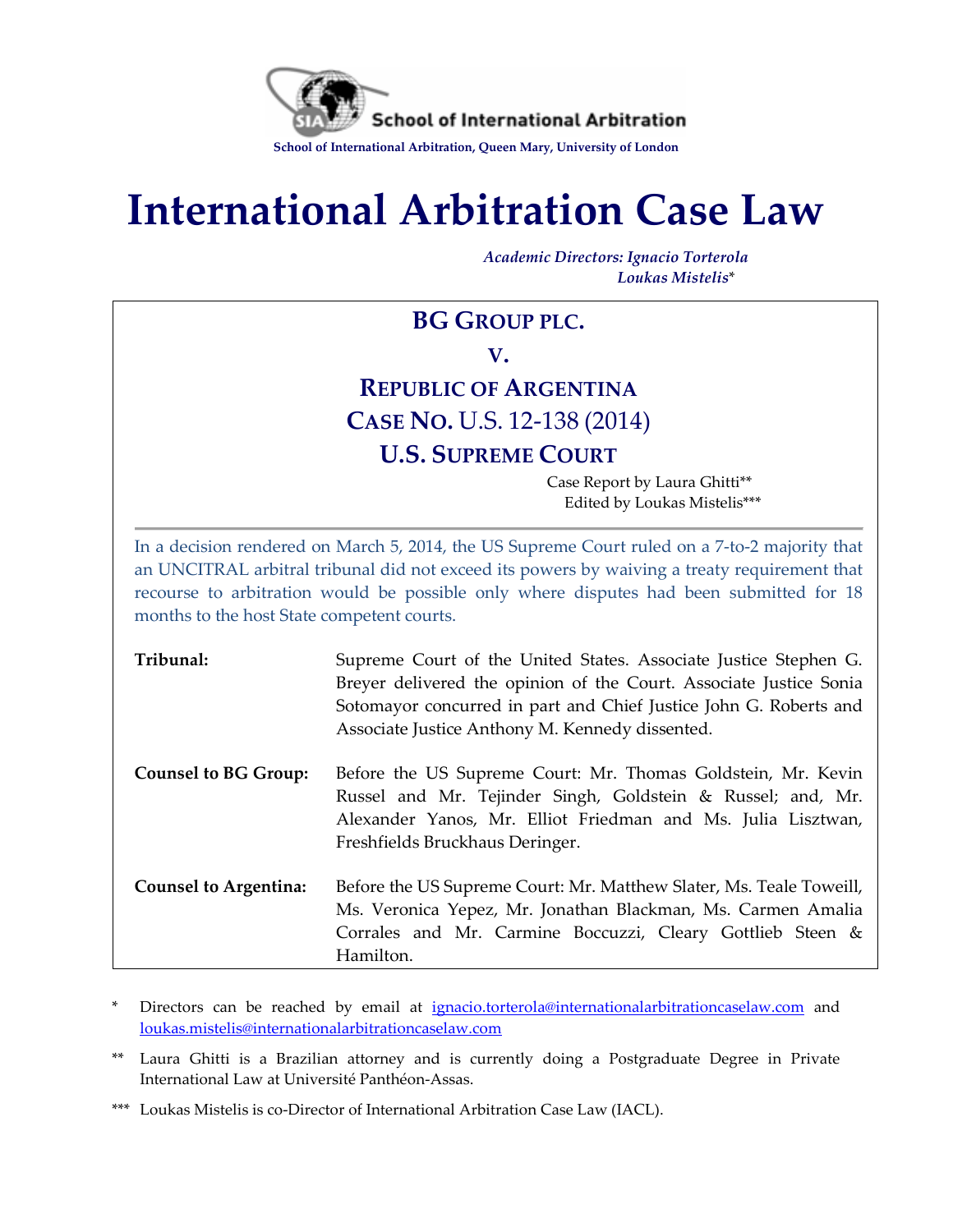### **INDEX OF THE MATTERS DISCUSSED**

|                | (a)                                                                                 | If the document before the Supreme Court were an ordinary contract, who              |  |
|----------------|-------------------------------------------------------------------------------------|--------------------------------------------------------------------------------------|--|
|                | should interpret and apply the local litigation provision: judges or arbitrators? 4 |                                                                                      |  |
|                |                                                                                     | (b) The fact that the document is question is a treaty makes a crucial difference? 4 |  |
| 5 <sub>1</sub> |                                                                                     |                                                                                      |  |
| 6.             |                                                                                     |                                                                                      |  |
|                | (a)                                                                                 |                                                                                      |  |
|                | (b)                                                                                 |                                                                                      |  |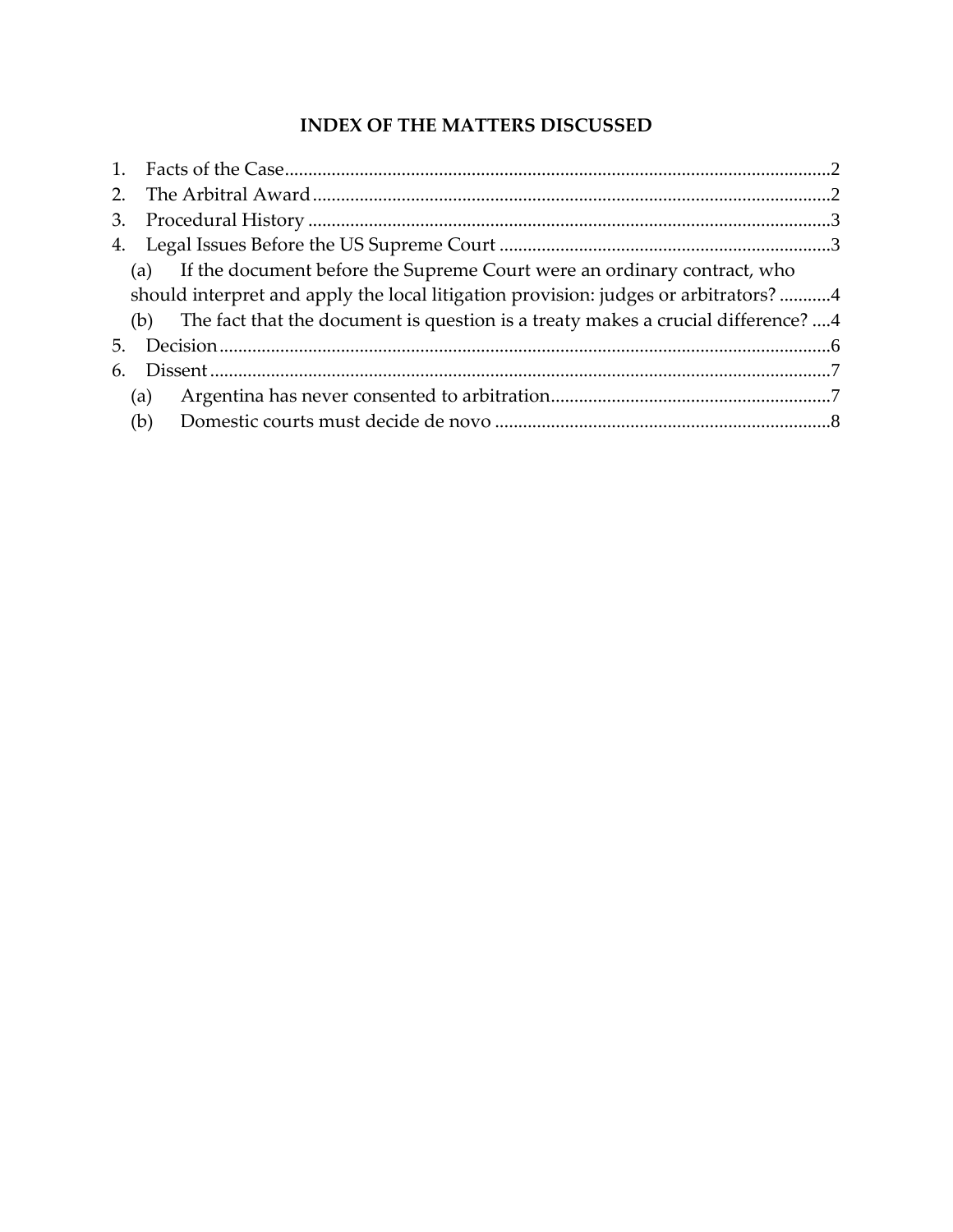#### *Digest*

#### <span id="page-2-0"></span>*1. Facts of the Case*

In 1990, BG Group plc ("BG Group"), a British corporation, formed part to a consortium that had a majority interest in MetroGas, an Argentine gas distribution company that held a 35-year exclusive license to distribute natural gas in Buenos Aires. At that time, Argentina's regulatory framework provided that its regulators would calculate gas tariffs in U.S. dollars in a way sufficient to assure gas distribution firms a reasonable return.

In 2001, Argentina adopted a series of measures in order to contend an economic crisis that hit the country. Among these measures, gas tariffs started being calculated from U.S. dollars to Argentine pesos, at an exchange rate of one dollar per peso.

#### <span id="page-2-1"></span>*2. The Arbitral Award*

In 2003, BG Group started arbitral proceedings under the UNCITRAL Arbitration Rules invoking Article 8 of the Agreement between the Government of the United Kingdom of Great Britain and Northern Ireland and the Government of the Republic of Argentina for the Promotion and Protection of Investments (the "Treaty" or the "BIT"). The seat of the arbitration was Washington, DC.

In brief, BG Group claimed that Argentina's new laws and regulatory practices had violated provisions of the BIT that amounted to an expropriation and that Argentina had breached the standards of treatment provided in Article 2.2 of the BIT (promotion and protection of the investment). Argentina not only denied these claims but also argued that the dispute was not within the jurisdiction of the arbitral tribunal. Among other jurisdictional objections, Argentina alleged that, as stipulated in Article 8 of the BIT, recourse to arbitration would be possible only where disputes had been submitted for 18 months to its competent courts and the tribunal had not issued a final decision or the parties were still in disagreement after the decision.

In a final award rendered in 2007, the arbitral tribunal decided that it had jurisdiction with respect to all BG Group's claims. Regarding Argentina's position that BG Group had not complied with Article's 8 requirement, the arbitral tribunal held that Argentina's conduct had waived (or excused) BG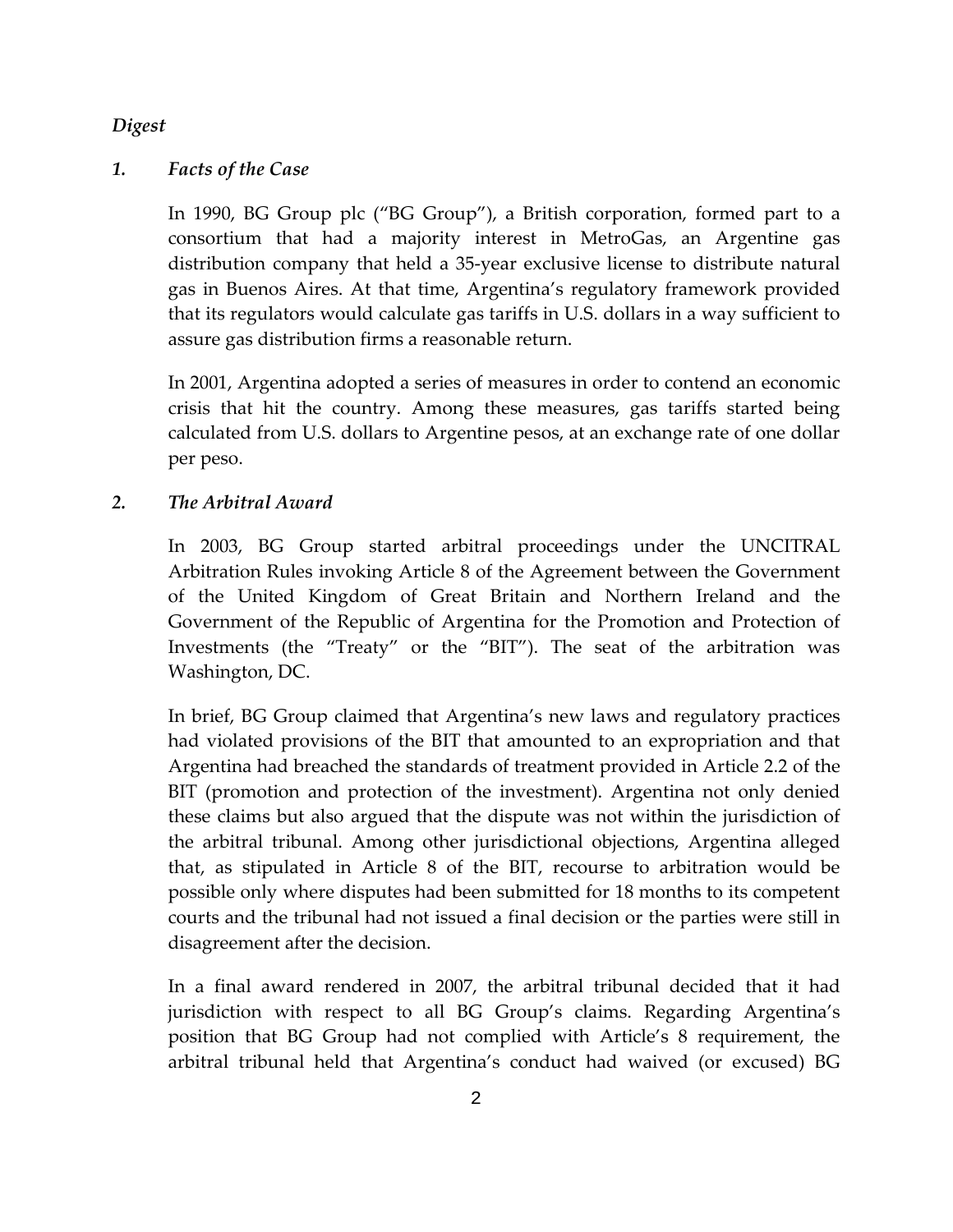Group's failure to litigate before its courts. The arbitral tribunal took into consideration a decree issued by the President of Argentina staying for 180 days the execution of its court's final judgments in suits resulting of the new economic measures. The impossibility faced by firms that were litigating against Argentina to renegotiate the impact of these measures was also stressed.

In the merits, the arbitral tribunal denied the claim of expropriation, but found that Argentina had breached Article 2.2 of the BIT and therefore was ordered to pay US \$185,285,485.85 for damages to BG Group's investment.

#### <span id="page-3-0"></span>*3. Procedural History*

In March 2008, both parties filed petitions in the District Court for the District of Columbia. While BG Group sought to confirm the award under the New York Convention and the Federal Arbitration Act, Argentina sought to partially vacate it alleging that arbitrators lacked jurisdiction. In 2011, the District Court confirmed the award and rejected Argentina's claims.

In 2012 and after a petition was filed by Argentina, the Court of Appeals for the District of Columbia Circuit reversed this decision. In accordance with the appeals court, the interpretation and application of the local litigation requirement in the Treaty was a matter for courts to decide *de novo*.

BG Group filed a writ of certiorari before the Supreme Court of the United States that, in a 7-to-2 majority opinion, reversed the decision of the appeals court. This opinion, the opinion concurring in part and the dissent are reported below.

#### <span id="page-3-1"></span>*4. Legal Issues Before the US Supreme Court*

In the words of the Supreme Court, "*the question before us is who – court or arbitrator – bears primary responsibility for interpreting and applying Article's 8 local court litigation provision. Put in terms of standards of judicial review, should a United States court review the arbitrators' interpretation and application of the provision* de novo*, or with the deference that courts ordinarily show arbitral decisions on matters the parties have committed to arbitrators?*" (*Opinion of the Court,* p. 6).

To answer this question, the majority initially treated the "document" before it (the Treaty) as if it were an ordinary contract between private parties (a). Then, the majority verified whether the fact that this document is a treaty would impact on its conclusion (b).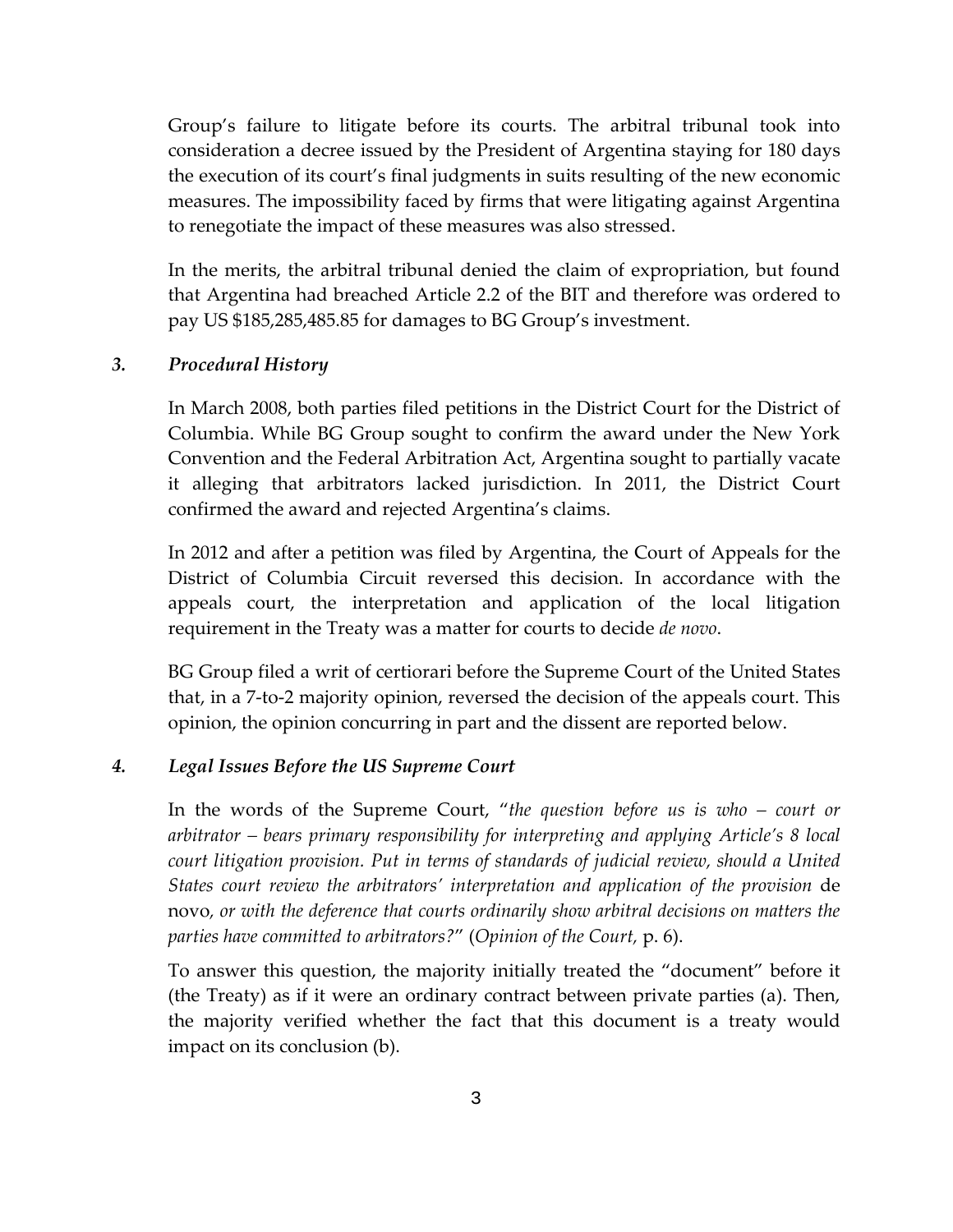*(a) If the document before the Supreme Court were an ordinary contract, who should interpret and apply the local litigation provision: judges or arbitrators?*

<span id="page-4-0"></span>The majority opened its analysis by saying that "*where ordinary contracts are at issue, it is up to the parties do determine whether a particular matter is primarily for arbitrators or for courts to decide*" (*Opinion of the Court*, p. 7). In the absence of such determination, presumptions will guide courts in order to find the parties' real intent.

Regarding these presumptions and based on US case law<sup>[1](#page-4-2)</sup>, the majority stated that "*[o]n the one hand, courts presume that the parties intend courts, not arbitrators, to decide what we have called disputes about 'arbitrability'. […] On the other hand, courts presume that the parties intend arbitrators, not courts, to decide disputes about the meaning and application of particular procedural preconditions for the use of arbitration*" (*Opinion of the Court*, pp. 7-8).

Bearing this distinction in mind, the majority analyzed the structure contained in the BIT and held that the litigation provision pertained to the second variety and therefore was a purely procedural requirement: "*The text and structure of the provision make clear that it operates a procedural condition precedent to arbitration. It says that a dispute 'shall be submitted to international arbitration' if 'one of the Parties so requests,' as long as 'a period of eighteen months has elapsed' since the dispute was 'submitted' to a local tribunal and the tribunal 'has not given its final decision.' Art. 8(2). It determines* when *the contractual duty to arbitrate arises, not* whether *there is a contractual duty to arbitrate at all. […].*" (*Opinion of the Court*, p. 8).

The Court concluded that, were the document an ordinary contract, arbitrators and not courts should interpret and apply the procedural local litigation provision (*Opinion of the Court*, p. 9).

*(b) The fact that the document is question is a treaty makes a crucial difference?*

<span id="page-4-1"></span>Leaving the ordinary contract assumption aside, the majority asked whether the fact that the document in question is a treaty would make a difference in its analysis.

Ĩ.

<span id="page-4-2"></span><sup>1</sup> *Howsan v. Dean Witter Reynolds, Inc*., 537 U.S. 79, 84 (2002).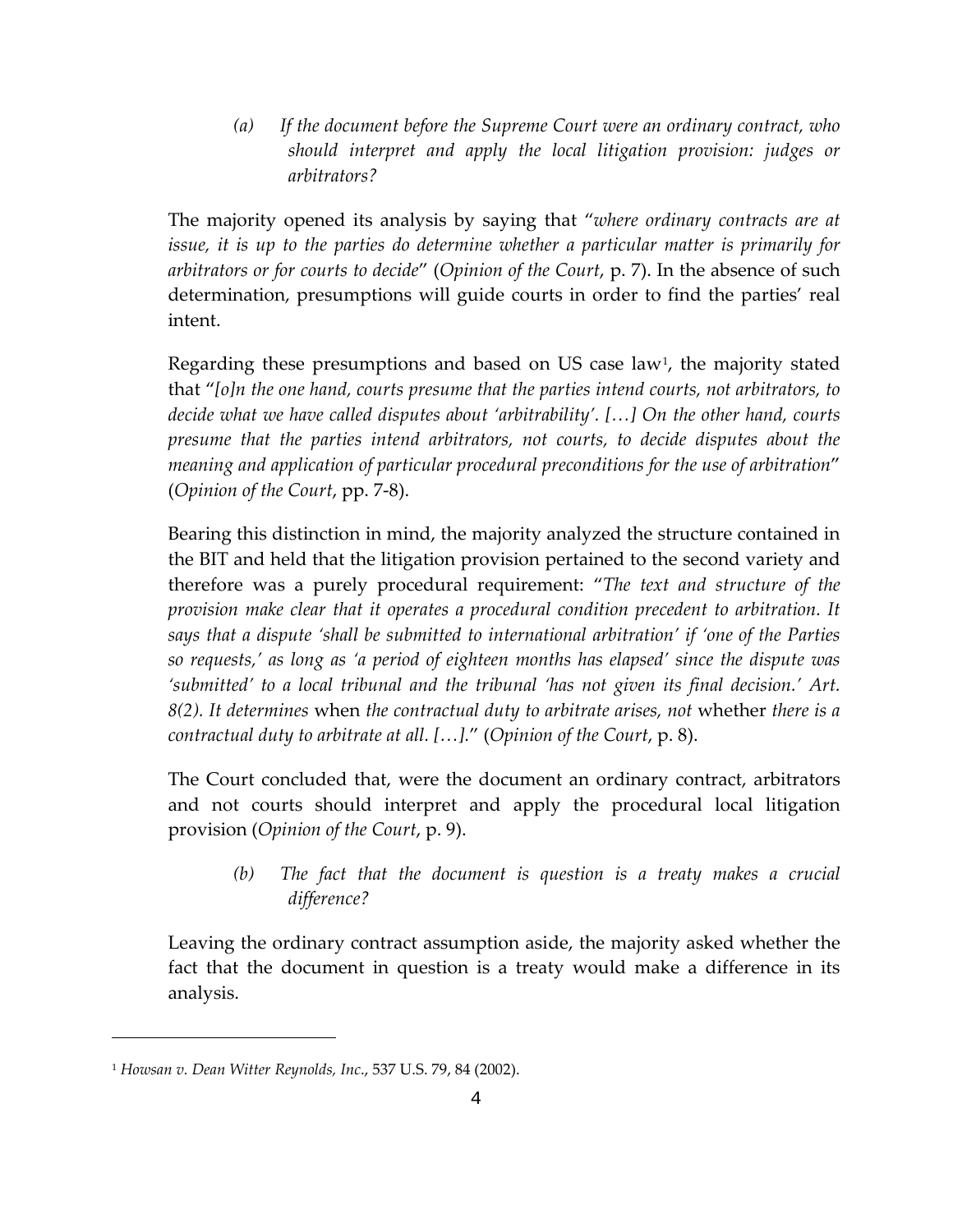Besides the Solicitor General view that this fact would amount into a contrasting conclusion, the majority took a contrary approach. Firstly, it considered whether the litigation requirement was a condition on the State's consent (i). Secondly, the majority analyzed whether there was any evidence in the Treaty about who should rule on the litigation provision (ii).

#### *(i) Is the local litigation requirement a condition on the State's consent?*

In the majority's opinion, the fact that the litigation provision was inserted in a treaty did not change its previous conclusion. The majority considered that this provision was not a condition on the State's consent to enter into an arbitration agreement. In its view, "*a treaty is a contract, though between nations. Its interpretation normally is, like a contract's interpretation, a matter of determining the parties' intent*" (*Opinion of the Court*, p. 10).

It was pointed out that presumptions supplied by American law should be taken into consideration to interpret the intent of the parties in a motion to vacate or confirm an award made in the United States under the Federal Arbitration Act (*Opinion of the Court*, pp. 10-11).

The majority stressed that while it was possible to read the litigation provision as a consent to arbitration and thus on the contract's formation, "*doing so is not consistent with our case law interpreting similar provisions appearing in ordinary arbitration contracts*" (*Opinion of the Court*, p. 15).

Regarding the Solicitor General's view about the proper interpretation of treaties and the case *Abbott v. Abbott*[2](#page-5-0) , the majority explained that it had been "*unable to find any other authority or precedent suggesting that the use of the 'consent' label in a treaty should make a critical difference in discerning the parties' intent about whether courts or arbitrators should interpret and apply the relevant provision*" (*Opinion of the Court*, p. 11).

While the majority left opened the question of express reference to a condition of consent, it stated that "*[w]e are willing to assume with the Solicitor General that the appearance of this label [consent] in a treaty can show that the parties, or one of them, thought the designated matter quite important. But that is unlikely to be conclusive*" (*Opinion of the Court*, p. 11).

Additionally, the majority also observed that the Treaty does not define the local litigation requirement as a condition of consent to arbitration and left "*for another* 

Ĩ.

<span id="page-5-0"></span><sup>2</sup> *Abbott v. Abbott*, 560 U.S. 1, 15 (2010).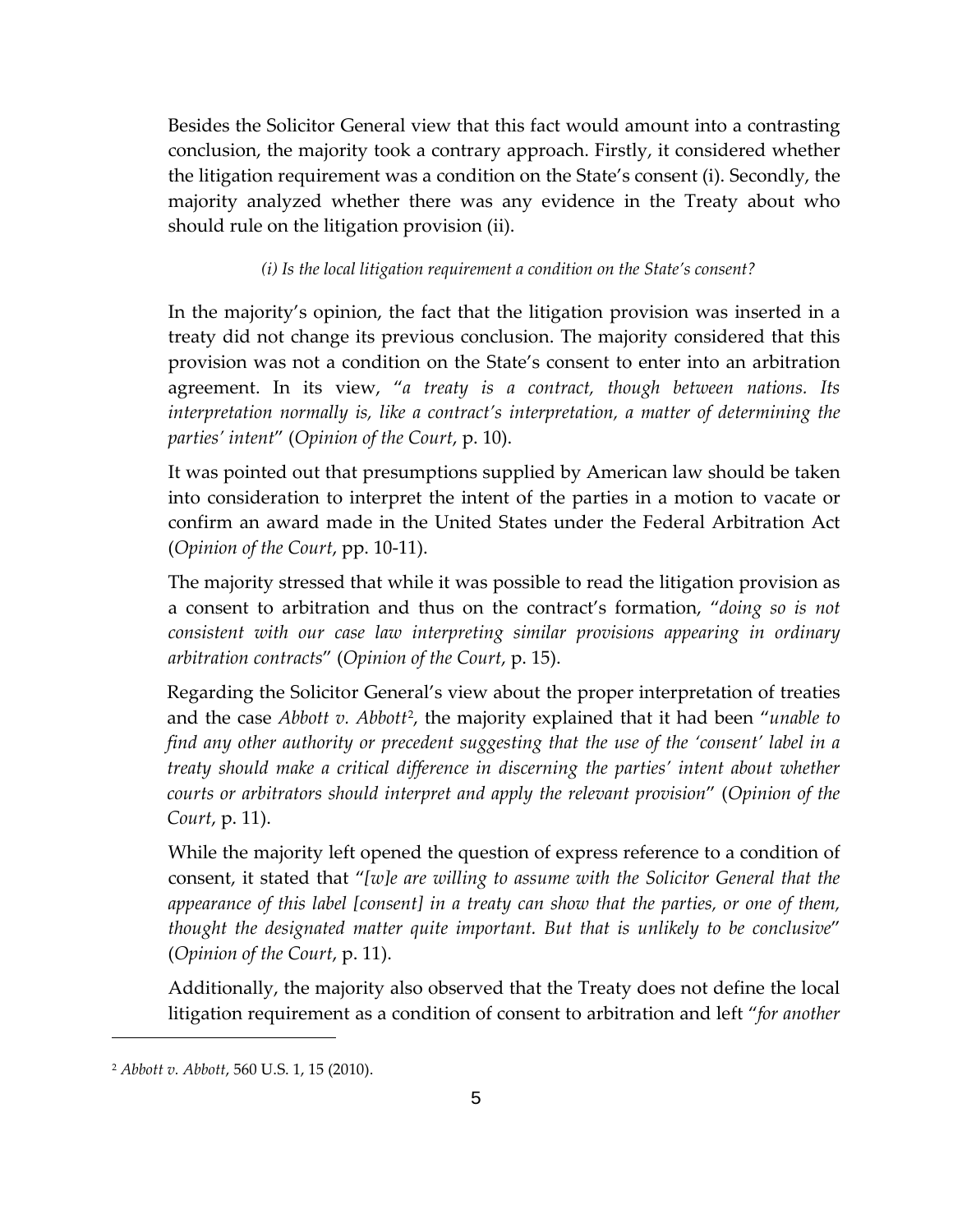*day the question of interpreting treaties that refers to 'conditions of consent' explicitly*" (*Opinion of the Court*, pp. 12-13).

Associate Justice Sonia Sotomayor joined the opinion of Court and agreed that the local litigation requirement in this case was a procedural precondition to arbitration. However, she disagreed with the majority's statement that the express use of the term "consent" in a treaty would not be conclusive. She noted that this suggestion was unnecessary and incorrect. In her judgement, in the absence of the reserve to leave to "another day" treaties that refer to conditions of consent explicitly, the Court's opinion might be construed otherwise (*Opinion Concurring in Part*, pp.1-2).

Justice Sotomayor concluded that "*[...] if the local litigation requirement at issue here were labelled a condition on the treaty parties' 'consent' to arbitrate, that would in my view change the analysis as to whether the parties intended the requirement to be interpreted by a court or arbitrator*" (*Opinion Concurring in Part*, p. 3).

#### *(ii) Is there any evidence in the Treaty about who should rule on this issue?*

The Supreme Court also held that the Treaty contained no evidence that could show a different intent of the parties about who should decide threshold issues related to arbitration (*Opinion of the Court*, p. 13).

The majority highlighted its previous statement that the text and structure set forth in Article 8 was a procedural condition precedent to arbitration: "*The Treaty nowhere says that the provision is to operate as a substantive condition on the formation of the arbitration contract [...]. And the Treaty itself authorizes the use of international arbitration associations, the rules of which provide that arbitrators shall have the authority to interpret provisions of this kind*" (*Opinion of the Court*, p. 14)[3](#page-6-1).

#### <span id="page-6-0"></span>*5. Decision*

Ĩ.

The Supreme Court reversed the decision of the Court of Appeals for the District of Columbia Circuit. It held that arbitrators, not courts, should interpret and apply the local litigation provision of the Treaty. Consequently, arbitrators' jurisdictional determinations were lawful.

<span id="page-6-1"></span><sup>3</sup> The majority mentioned Article 23(1) of the 2010 UNCITRAL Arbitration Rules and Article 41(1) of the 2006 ICSID Convention, Regulation and Rules.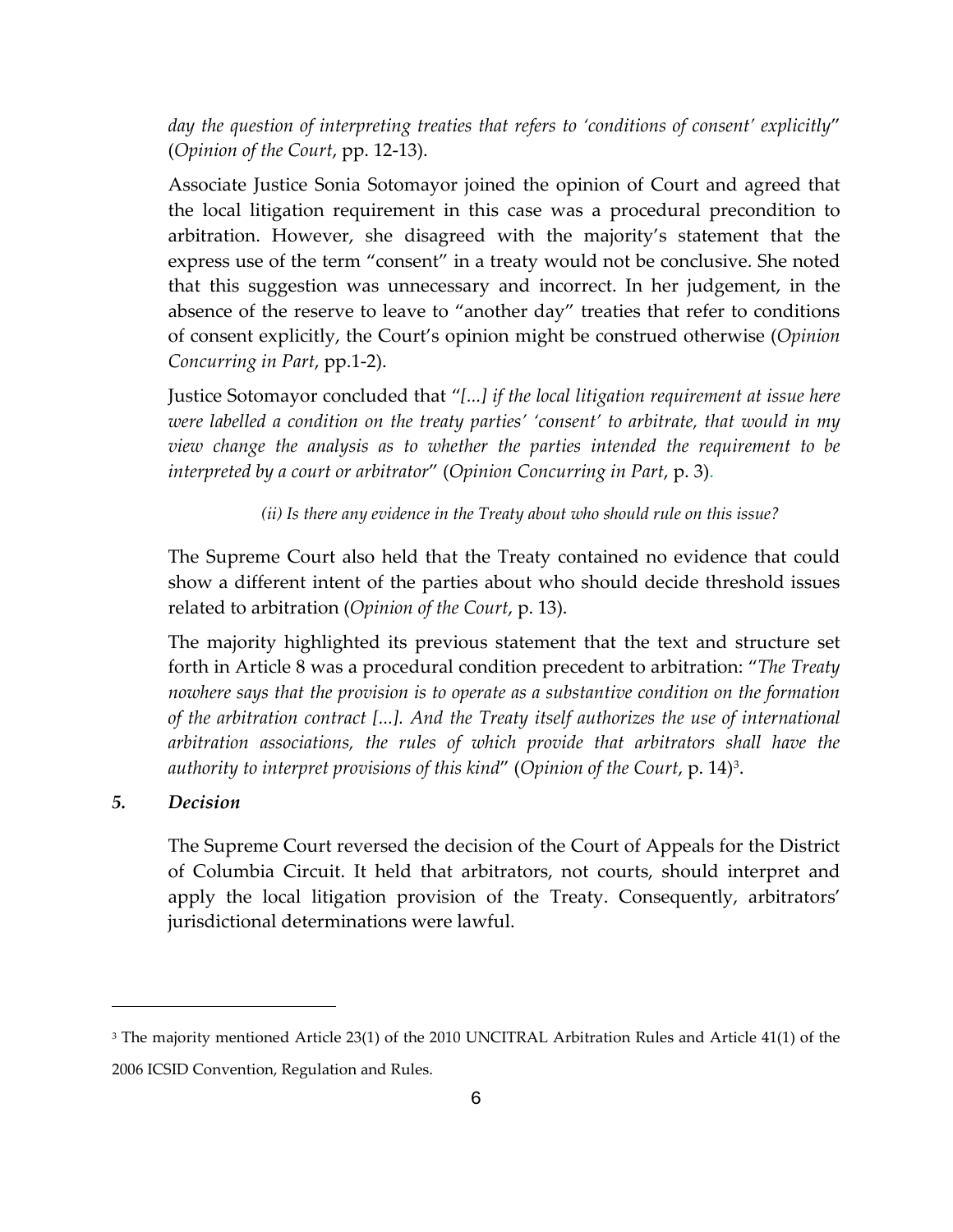#### <span id="page-7-0"></span>*6. Dissent*

Chief Justice John G. Roberts dissented and was joined by Associate Justice Anthony M. Kennedy. The first remark made in the dissent was that the document before the Court was not an ordinary contract between private parties, but a treaty between two sovereign nations. Therefore, "*it should come as no surprise that, after starting down the wrong road, the majority ends up at the wrong place*" (*Dissent*, p. 1).

Giving particular importance to the nature of the document before the Supreme Court, the dissent asserted that the local court litigation requirement constituted a condition on the formation of the arbitration agreement and that Argentina never consented to arbitrate (a). Then, domestic courts should decide *de novo* (b).

#### *(a) Argentina has never consented to arbitration*

<span id="page-7-1"></span>In accordance with the dissent, the majority did not explain "*when and how Argentina agreed with BG Group to submit to arbitration*" (*Dissent*, p. 3). By interpreting the structure of the Treaty (i) and the nature of the obligations assumed by a State (ii), the dissent found that Argentina had never consented to arbitrate.

#### *(i) Interpretation of the Treaty*

The dissent argued that the majority focused on the "arbitration clause" rather than in the structure contained in Article 8 and its paragraphs. It was noted that this article submits any dispute of an investor with a contracting party to the contracting party own courts (Article 8.1). Then, Article  $8(2)(a)$  provides two different routes that lead to arbitration, both of them passing through the contracting party's domestic courts. The first one allows a party to request arbitration "*after a period of eighteen months has elapsed from the moment when the dispute was submitted to the competent tribunal of the Contracting Party in whose territory the investment was made*" (Article 8(2)(a)(i)). The second route to arbitration is stated by Article 8(2)(a)(ii): "*where the final decision of the aforementioned tribunal has been made but the Parties are still in dispute*" (*Dissent*, pp. 4-5).

In addition to this mechanism, paragraph 8(2)(b) provides a third route to arbitration in cases where the contracting party and the investor have so agreed, without passing through the local litigation provision . According to the dissent, this omission is significant, as "*[i]t makes clear that an investor can bypass local*